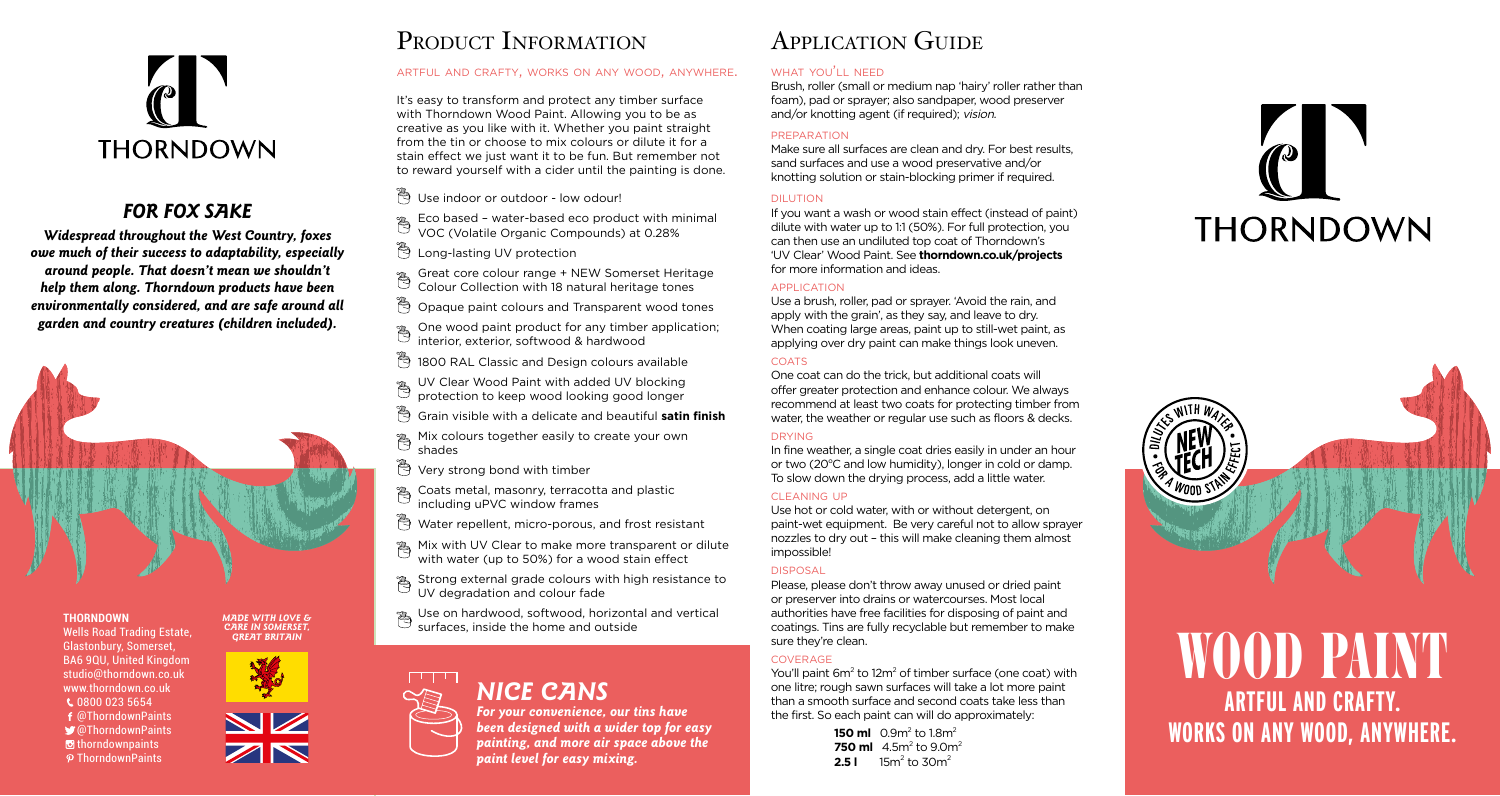

# Chantry Cream Bath Cream Greylake Skylark Blue Sedge Green Gromwell Green Cavepool Grey Blackdown Swan White Limestone Purple Orchid Purple Divine Parlyte Green Cathedral Green Dormouse Grey Mercury Grey Mudgley Mustard Golden Somer Adonis Blue Squirrel Blue Reed Green Moorland Green Birch Birch Beech Ginger Gold Sundowner Orange Peregrine Blue Goblin Blue Yew Green Dulcote Stone Hawthorn Hawthorn Ash





**ECO-BASED FORMULA**



WOOD PAINT



*Colour charts are a printed representation of colours and intended only as a guide. Please use* 

*how the paint will look in situ*











*UV Clear for a natural timber look and protection against UV fade that turns timber silvery-grey. Perfect for Cedar!*







**WATER**

ECO

www.thorndown.co.uk studio@thorndown.co.uk fy@ThorndownPaints of thorndownpaints P ThorndownPaints C 0800 023 5654

**MIXES WITH OTHER COLOURS**

 $\genfrac{\{}{\}}{0pt}{}{8}{\,}$ 

**A STAIN EFFECT**

 $\widehat{\mathbb{P}}$ 

**CLEANS UP WITH WATER**

e)<br>Se